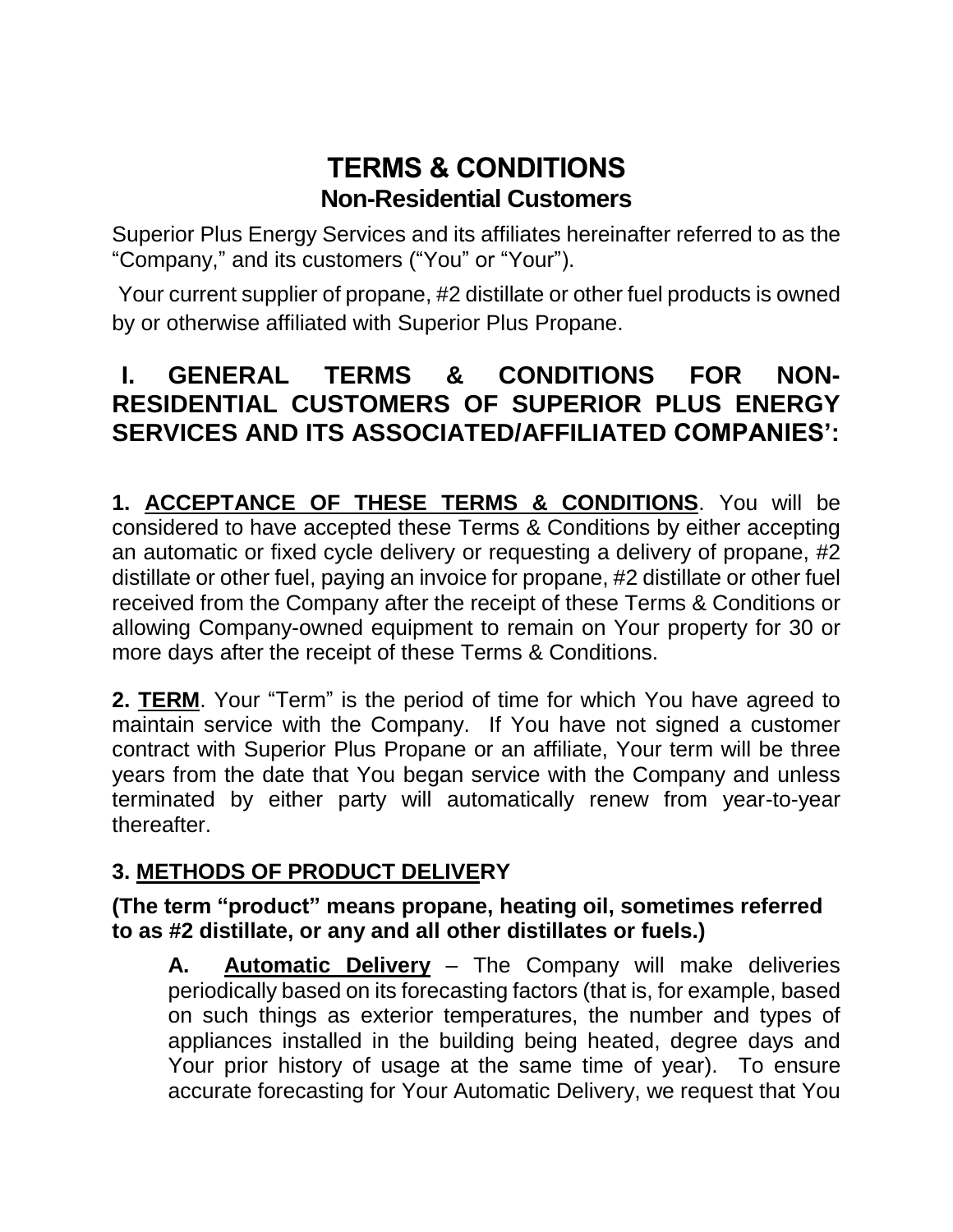notify Your local office of any changes of appliances, or whether there are other anticipated changes in Your usage that may require a larger volume of heating fuel.

**B. Fixed Cycle** deliveries are based on a set delivery schedule. An example of a Fixed Cycle is a scheduled delivery once a week, biweekly or once per month, etc.

**C. Will-Call** – With this option, the Company will make deliveries only when You affirmatively request a delivery of product. The Company recommends that You request a delivery when the level of product in Your tank is at 30%; allowing for a timely delivery to be scheduled. The scheduling of a will-call order for a delivery may take up to 5-10 business days to complete. Note: weather and any unforeseen factors may also affect the actual delivery time. A Special Trip Fee may be assessed if orders need to be expedited, that is, if You can't wait for the delivery to be made given the 5-10 business day time needed for the scheduling of the delivery.

**D**. **Metered Propane -** If the Company installed or You own a propane meter system, You will be invoiced for Your actual propane usage rather than per delivery.

## **4. PROPANE EQUIPMENT LEASED FROM COMPANY**

**A. Leasing of Equipment** – The Company will lease and provide propane storage equipment, which includes, propane cylinders or above and/or underground tanks, regulators and other appurtenances and associated equipment. You understand and agree that in the interest of Safety, You will **only permit Company personnel** to make repairs or adjustments or to connect/disconnect the leased equipment or pump out propane from any Company-owned leased equipment to ensure safety-related ordinances, codes, regulations and laws are met.

**B. Maintenance of Leased Equipment** - Except for the equipment leased from the Company, You are responsible for the maintenance and repair of Your entire propane system, including, but not limited to, compliance with any and all applicable Federal, State or local laws, regulations, codes and ordinances. The Company shall maintain the leased equipment in good operating condition at all times. You are required to and MUST notify the Company immediately if You disconnect the propane system or add or remove appliances so that it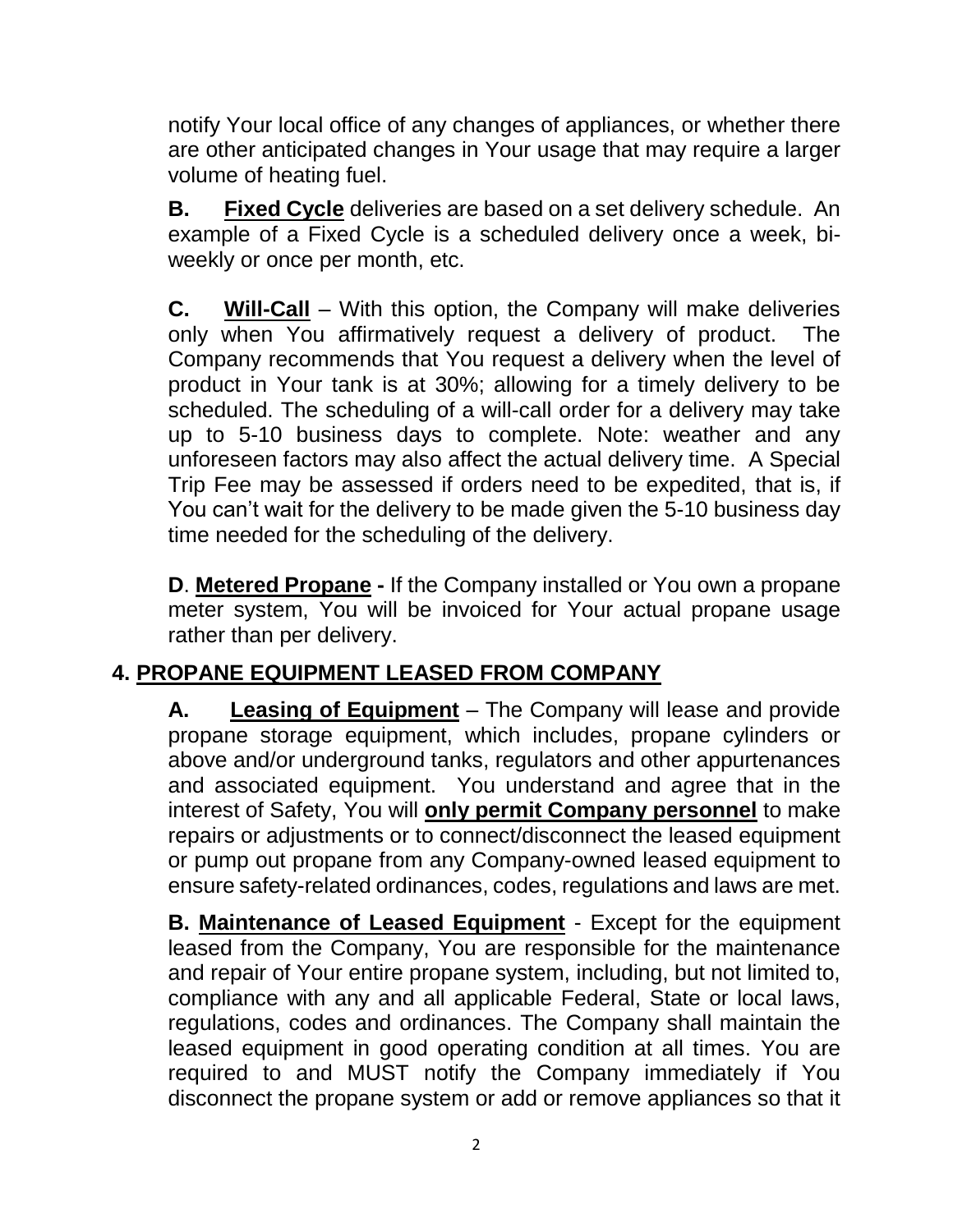can conduct applicable **safety checks** on the leased equipment or other portions of the installation. **You MUST contact the Company immediately if the leased equipment is damaged or malfunctions, or if You believe that there is a leak or experience any other problems with the leased equipment.**

**C. Equipment Operation & Access** – You agree that the Company shall have an irrevocable right of entry at all times (day or night) onto Your premises for the purpose of the removal, inspection, or the repair, maintenance or replacement of the leased equipment. Access will and must be granted to the Company without question or hindrance by You or Your agents. You will always be responsible for maintaining accessibility to said equipment, including, but not limited to, marking the location of the equipment prior to any snow storms and clearing a path to the tanks when necessary. **If You sell the location where the leased equipment has been installed, You must notify the Company within 30 days of the execution of the Agreement for the Sale of the property (or sooner, if the closing will occur in less than 30 days) and inform the new owner of the property that the propane equipment is leased from the Company**.

**You agree to notify the Company immediately if You suspect that the leased equipment is damaged, malfunctioning or if You experience any issues or potentially safety-related problems with the equipment.**

**D. Leased Equipment Title –** The Company will provide You with appropriate propane storage tank(s) or cylinder(s) and related equipment as determined to be necessary based on Company's determination of the relevant factors, which tanks or cylinders will, at all times, remain the property of the Company, and will not become a fixture or part of Customer's real estate. A UCC-1 or a similar document evidencing the Company's ownership may be filed with the appropriate State, county or other local office where the tanks or cylinders have been installed.

**E. Cancellation of Service** – The Company requires that any customer wishing to terminate his/her or its account must do so in writing to their local office that supplies them with propane, #2 distillate or other products. The effective date of the request to terminate service must be set forth in the communication and unfettered access must be provided to enable the Company to retrieve its equipment.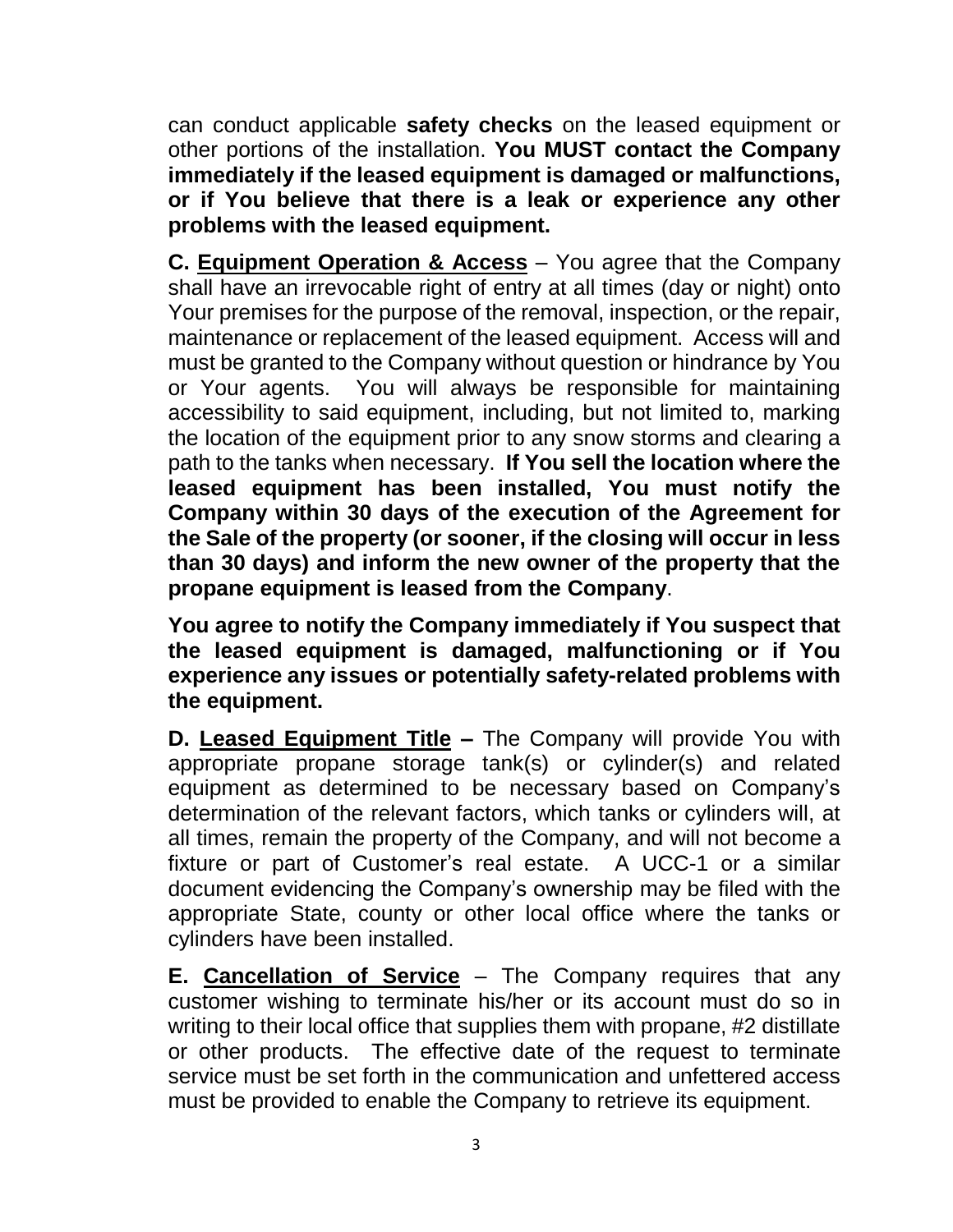### **5. PRICE FOR PROPANE AND OTHER PRODUCTS**

You agree to pay the Company's price per gallon of propane and other products plus any associated fees, rates and charges in effect at the point of delivery at the time of the delivery, whether the delivery is automatic, willcall, fixed cycle or metered delivery.

The price may be based on a pricing agreement with the Company, which either specifies the price per gallon or provides a formula for determining the price for the product, plus any applicable standard fees, rates or charges in effect on the date that propane or another product is delivered to You. If there is not a contract between You and the Company for the price of the propane or another product, the Company may change its prices for propane or other products without prior notice. The price or propane or other products is based on a number or variables, including, but not limited to, market influences, the Company's costs, freight and transportation charges, the Customer's annual volume usage and other related factors plus any applicable standard fees, rates or charges in effect on the date that propane or another product is delivered to You.

#### **6. FEES & CHARGES**

In addition to the price per gallon for propane and other products, the Company will charge the following fees and charges which may vary by service territory and are based on the services rendered. **The fees/charges ARE NOT governmentally imposed and no portion of any fee is paid to any governmental agency.** Please contact Your local Customer Service Center with any questions on applicable fees, rates or charges specific to Your area.

- **Hazardous Material Safety & Compliance Fee (also referred to as the "HazMat Fee") -** This fee, which is assessed on every product delivery, is calculated to offset a portion of costs related to federal, state and local government-mandated compliance processes for the handling of hazardous materials, workplace safety, emergency preparedness, and environmental protection, among other things. It enables the Company to maintain its mandated safety standards, provide training and continue our goal of delivering superior service. The fee at the time of this notice is \$13.62.
- **Delivery/Off Route Fee (Special Trip Charge) -** This fee may be charged to customers who have elected to manage their own delivery schedule for propane, #2 distillate and/or other products and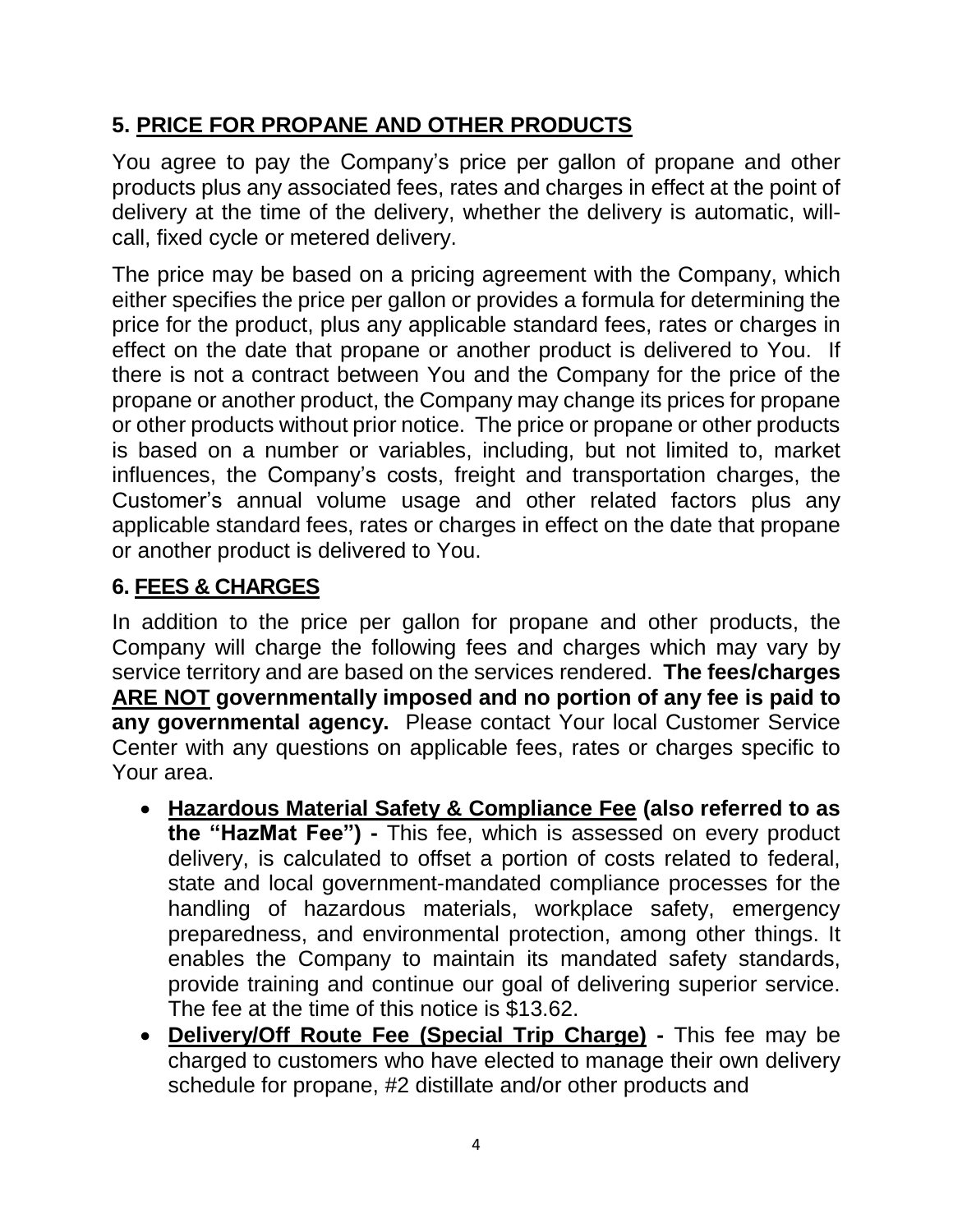- a. have failed to monitor their usage and the volume of propane remaining in the tank and as such, have allowed their fuel tank to run out of product and/or
- b. are not on a scheduled delivery route at their own request. *This fee varies for each service area. Please contact Your local office for more details.*
- **Start Burner Fee -** This fee may be charged for customers who have run out of fuel during off-hours and require their heating system to be re-started.

*This fee will vary for each service area. Please contact Your local office for more details.*

**Leak Check** - This is a fee that is assessed when the Company is required to test and verify that the propane system does not have any leaks. This test is mandated under State or local laws, regulations or ordinances when a customer runs out of propane or there is another interruption in service, among other circumstances.

> *Contact Your local office for when this test is required and for the current rate of this fee.*

• **Service Labor Evaluation/Diagnostic Fee -** This fee may be applied in order to diagnose equipment service issues. A flat hourly rate plus materials needed to make necessary repairs will also be charged. This fee is not charged to customers on a service plan.

*Contact Your local office for more details*.

- **A Service Area or Location May Charge Either Tank Rent or a Minimum Usage Charge as follows:** 
	- **Tank Rent.** This fee may be assessed annually for Companyowned–leased equipment. The fee varies based on the water capacity of the Company-owned leased tank or cylinder.
	- In some locations a **Minimum Usage Charge** may be used instead of **Tank Rent**. A Minimum Usage Charge is assessed annually if a customer's annual propane purchases are less than one times the water capacity of the tank leased to Customer. *Rates and charges, if applicable, may vary based on the service area – contact Your local office for more information.*
- **Tank Pump Out -** This charge covers the costs associated with pumping out a propane ASME tank that contains in excess of five percent of the water capacity of the tank and returning the tank to the Company's location. Customers can avoid this charge by continuing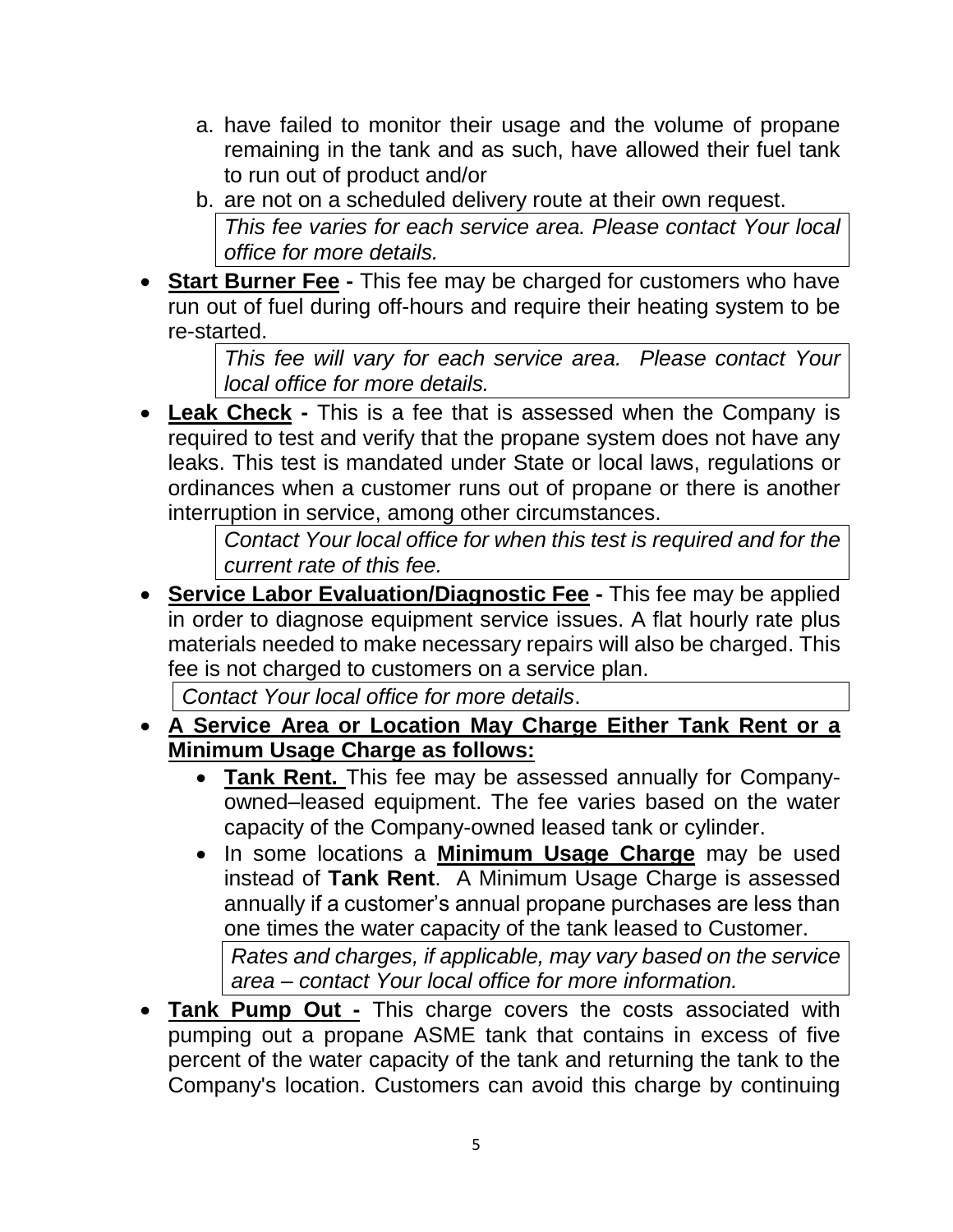service with the Company until the supply of fuel in the tank is less than five percent.

- **Meter Fee** This fee is applicable to propane customers who are charged for their propane usage based on the Company's measurement of the usage by meter. This fee helps to offset the costs associated with the maintenance of the meter system and administrative costs. The fee is charged for each monthly statement.
- **Early Termination Fee** Customers with Leased Equipment who terminate their Propane Supply Agreement prior to the end of the term can be assessed an Early Termination Fee. This fee may be combined with equipment removal fees & other costs.

*This fee varies by service area – contact Your local office for more details.*

• **Fuel Cost Recovery Fee** – This fee, which is assessed on deliveries and service calls, is designed to offset the expenses incurred by the Company in fueling its fleet of motor vehicles.

*This fee varies by service area because the costs vary – contact Your local office for more details.*

• **Re-Connect Charge** – This fee is assessed in the event that the Company locked off the tank or cylinder due to non-payment. This fee is assessed based on the time it takes to travel to the customer location, remove the lock, perform a Leak Check and put the propane system back into service.

*This fee varies by service area. Contact Your local office for more details*

• **Returned Check Fee –** This fee offsets the fees and related a customer check due to insufficient funds.

*This rate will vary by service area – contact Your local office for more details.* 

• **Service Technician Dispatch Charge –** This charge is billed when a service technician is dispatched to a customer location to perform diagnostic and other service work. Other charges may apply if service work is performed.

*Rates may vary by service area – contact Your local office for more details.* 

• **Credit Card Processing Fee** – This fee is charged to process credit card transactions made over the phone. To clarify, this fee is charged to a customer who provides the Company representative with his credit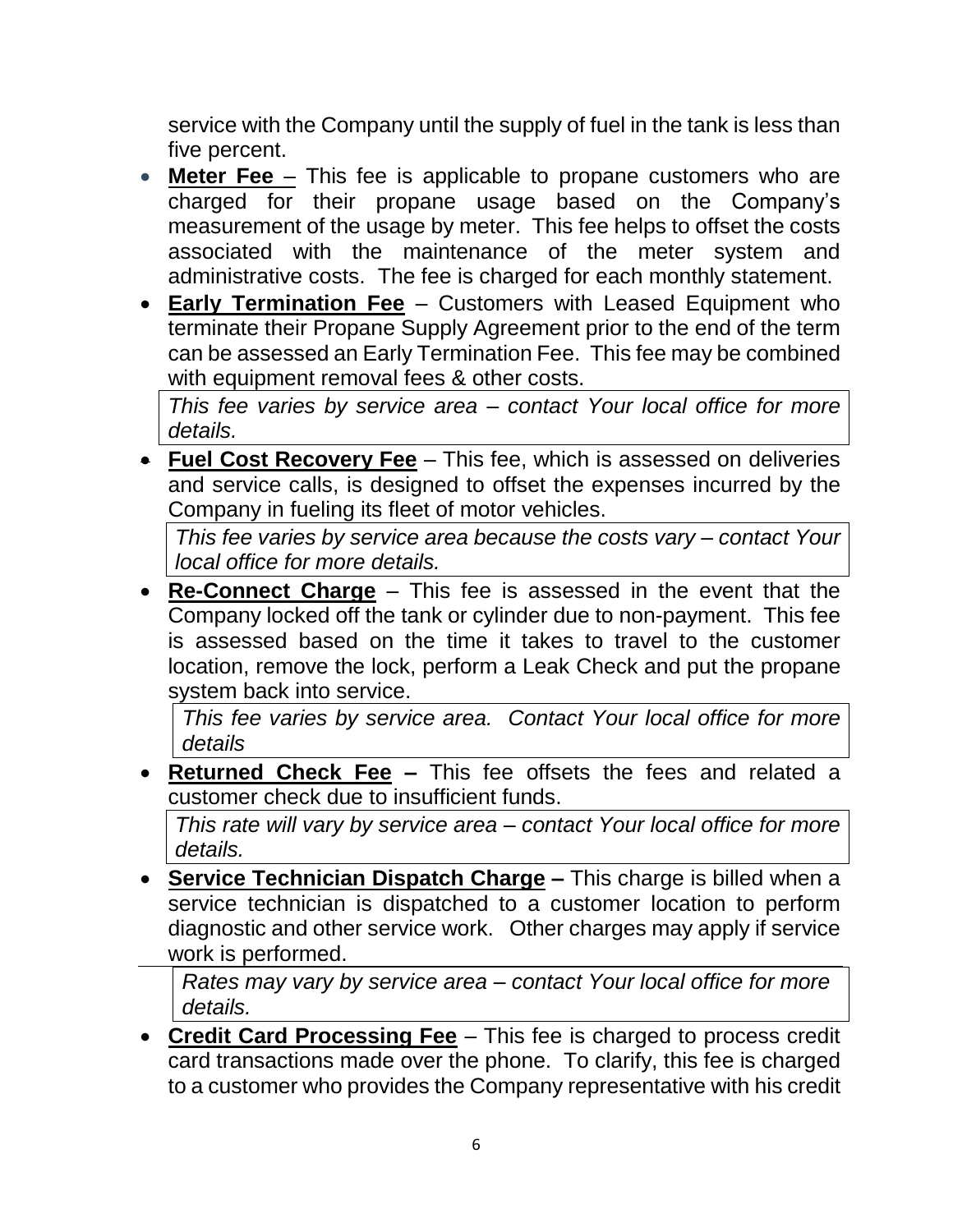card number and requests the Company to input the data and process it with the Bank or other entity with whom the customer has an account.

• **Minimum Delivery Fee** – A fee for a requested delivery of propane or both propane and heating fuel volume under (100) gallons.

*Rates may vary by service area – contact Your local office for more details.* 

### **7. INVOICES & STATEMENTS**

**Terms:** Payments for deliveries and service are due within 30 days after the delivery of propane or another product or a service call. Some contracts, in certain service areas may specify that payment is due on the earlier of 30 days after the date that the customer received the invoice, or the due date as set forth on the invoice Payment terms may also be changed if Your account becomes delinquent. Any such change will be communicated to You in writing.

A Late Payment Fee (sometimes also referred to as a "Finance Charge" or "Service Charge") is computed at a periodic rate of 12% to 18% annually (1% to 1.5% per month) (rates may vary by delivery state) and is applied to the past due balance. When a Late Payment Fee is imposed, the minimum charge is \$0.50.

This rate may vary based on Your service area. Check with Your local office if you want more information

### **8.LICENSES, PERMITS & TAXES.**

You agree to pay for all licenses, permits, and taxes associated with the sale, use or lease of the propane, leased equipment or service covered by this Agreement.

### **9.LIMITATION OF LIABILITY.**

**UNDER NO CIRCUMSTANCES WILL COMPANY BE LIABLE FOR INCIDENTAL, CONSEQUENTIAL OR SPECIAL DAMAGES. THIS LIMITATION APPLIES REGARDLESS OF WHETHER A CLAIM OR REMEDY IS SOUGHT IN CONTRACT, TORT OR OTHERWISE. THE COMPANY IS NOT LIABLE FOR ANY LOSS SUSTAINED BY YOU AS A RESULT OF THE EXHAUSTION OF YOUR PROPANE SUPPLY OR THE**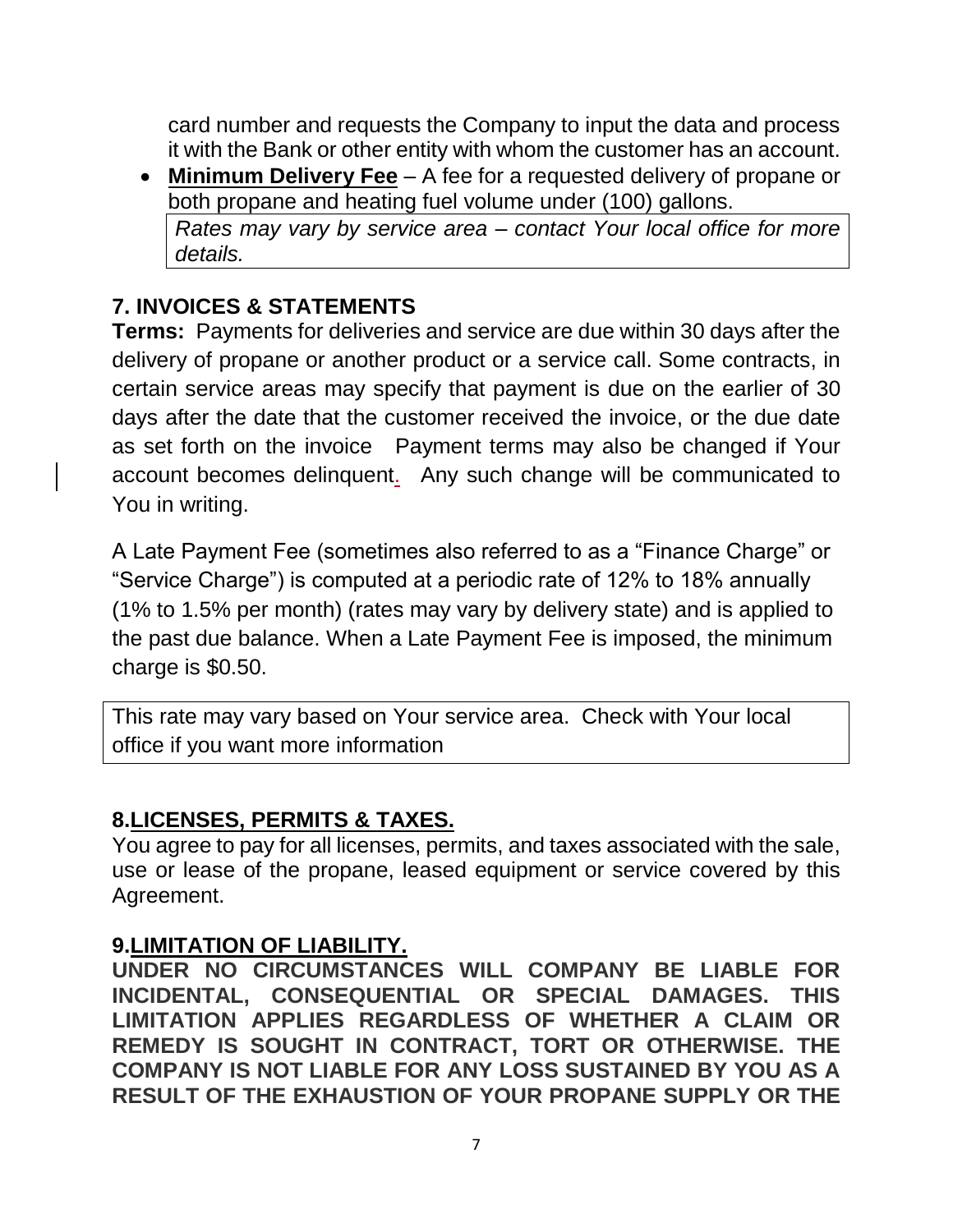**SUPPLY OF ANY OTHER PRODUCT PROVIDED, INCLUDING WITHOUT LIMITATION, DAMAGE TO YOUR HOME OR PERSONAL PROPERTY RESULTING FROM WATER DAMAGE FROM FROZEN PIPES. FURTHER THE COMPANY IS NOT LIABLE FOR DAMAGES TO THE SEPTIC SYSTEM, DRIVEWAY, LAWN AND/OR LANDSCAPING, AMONG OTHER THINGS, IF EQUIPMENT MUST TRAVEL OVER THE LAWN, DRIVEWAY, ETC. WHEN INITIATING SERVICE, PERFORMING REPAIRS OR REMOVING EQUIPMENT.**

#### **10. DISCLAIMER OF WARRANTIES**.

**THE COMPANY MAKES NO REPRESENTATIONS OR WARRANTIES, EITHER EXPRESS OR IMPLIED, WITH RESPECT TO ANY PROPANE OR OTHER PRODUCT SOLD, TANK, CYLINDER, AND/OR RELATED EQUIPMENT OR SERVICE SUPPLIED OR PERFORMED UNDER THIS AGREEMENT OR ANY PRIOR AGREEMENT OR UNDERSTANDING, INCLUDING, BUT NOT LIMITED TO, ANY WARRANTIES OF MERCHANTABILITY OR FITNESS FOR A PARTICULAR PURPOSE. ALL PRODUCTS SOLD, SERVICES RENDERED AND/OR EQUIPMENT SOLD OR LEASED TO YOU ARE SOLD OR PROVIDED TO YOU "AS IS." SOME STATES (CT, KS, ME, MS, NH, WA, AND WV) MAY NOT ALLOW THIS EXCLUSION OF IMPLIED WARRANTIES, SO THE ABOVE EXCLUSIONS MAY NOT APPLY TO CUSTOMERS WHERE DELIVERIES AND/OR SERVICE ARE PROVIDED IN THOSE STATES.**

**11. INDEMNIFICATION.** All parties to this Agreement agree to indemnify, defend and hold any and all other parties harmless from and against any and all claims, liens, demands, suits, damages and liabilities for personal injuries and/or property damage, arising out of or caused by any negligent act or omission on the part of that party, its agents or employees.

**12. EXCUSED PERFORMANCE.** The Company will not be responsible for any delay or damages caused by events or circumstances beyond its reasonable control, including without limitation, acts of God, fire, storms, floods, labor disputes, wars, hostilities, terrorism, compliance with laws or regulations, the Company's inability to obtain propane or any other product or equipment from its customary suppliers or terminal, refinery or pipeline disruptions, allocation programs or lack of or inadequate transportation facilities. Under any of these or similar circumstances, the Company may allocate propane or any other products and equipment among its Customers in any manner that the Company, in its sole judgment, deems reasonable.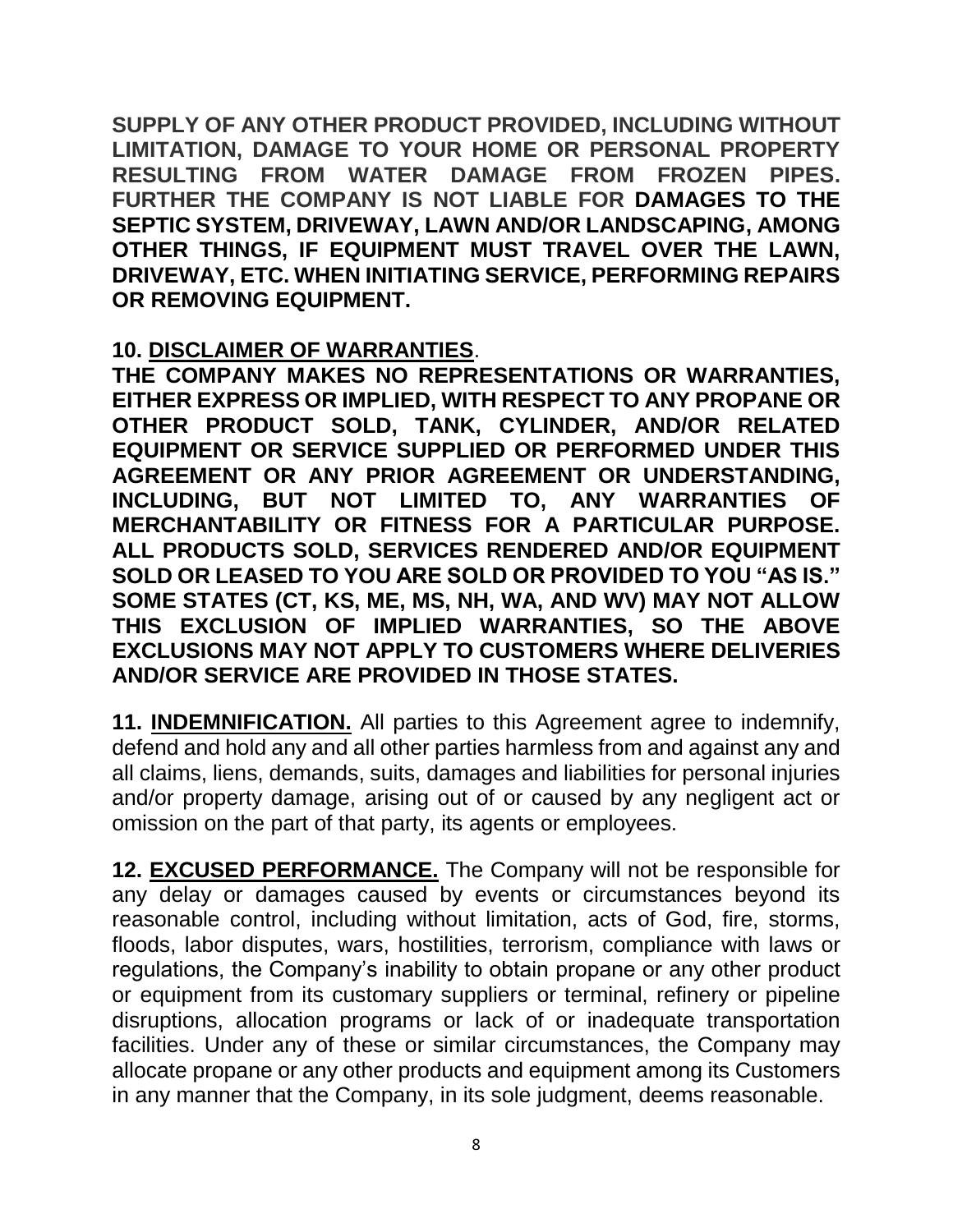**13. CHANGES TO THE TERMS & CONDITIONS**. The Company reserves the right to amend or add to these Terms & Conditions (other than price per gallon and fees, rates, and charges, which may be changed without prior notice) at any time by giving You prior written notice of the change(s). The notice may be in the form of a bill insert, email, or other written notification. By accepting delivery of propane or by paying any invoice, or other charges after You have been given notice of the change(s), You will be deemed to have agreed to the change(s). These Terms & Conditions may not be modified orally.

**14.CUSTOMERS WITH UNDERGROUND LEASED TANKS.** At the time of the installation, replacement and/or removal of the Leased Equipment, You will mark or otherwise accurately identify the location of all underground systems that are not marked by Your State's "Call Before You Dig" program, including, but not limited to, sprinkler lines, septic systems, leach pits, underground ponds and similar underground features. You are responsible for all costs incurred in the excavation and removal of the Leased Equipment and the Company is not responsible for furnishing fill, resurfacing, landscaping or restoring Your property to its previous condition upon removal. You will be billed on an hourly basis for this work based on the labor rates of the Company location performing the work, unless other arrangements are provided. The charge to remove an underground tank can vary greatly and is affected by numerous factors, including, but not limited to, the size of the tank, the difficulty in accessing the tank, the soil conditions and other impediments. **THE COMPANY MAY AT ITS OPTION CHARGE YOU FOR THE VALUE OF THE UNDERGROUND TANK IN LIEU OF PHYSICALLY REMOVING THE TANK FROM YOUR PROPERTY.**

**15.CUSTOMERS WITH PREMISES THAT ARE NOT OCCUPIED YEAR-ROUND.** If You are enrolled in the Company's Automatic delivery program, we will make periodic deliveries to Your vacation/seasonal residence based upon a number of factors, including temperature conditions and the number and types of appliances using the products purchased from the Company in Your vacation/seasonal residence. **HOWEVER, IT IS YOUR RESPONSIBILITY TO NOTIFY US IF YOUR TANK PERCENTAGE FALLS BELOW 30% even when Your account is on automatic delivery if the residence is not occupied year-round.** Moreover, You must notify Your local office if You change any propane appliances or any appliance using any other product sold to you by the Company, use Your vacation/seasonal residence more than customary, or if any other change or development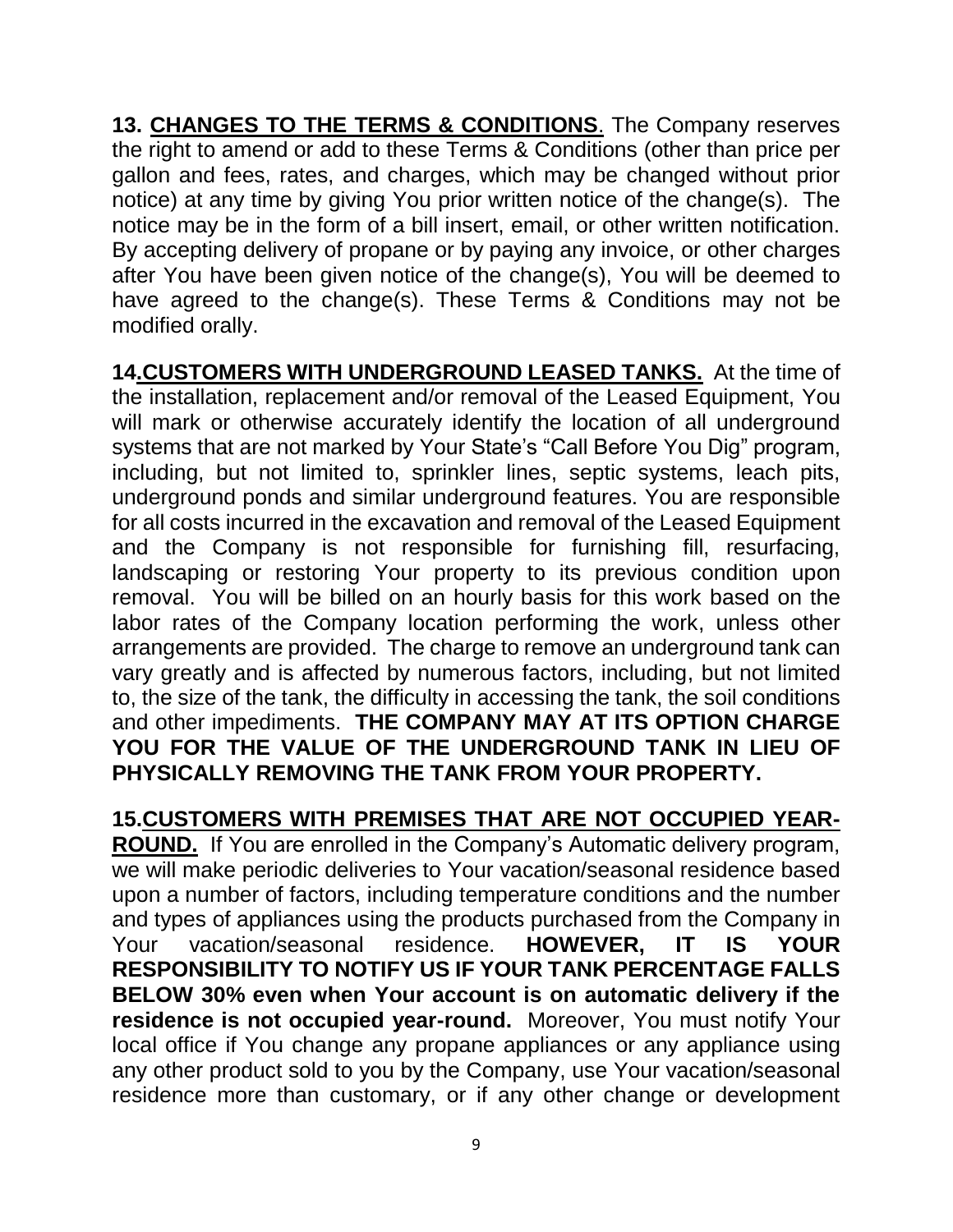occurs that may cause Your residence to use more propane or other products sold to you by the Company than customary. **THE COMPANY DOES NOT ACCEPT RESPONSIBILITY FOR ANY DAMAGE CAUSED BY YOUR FAILURE TO NOTIFY YOUR LOCAL OFFICE OF A DELIVERY REQUEST**. **ADDITIONALLY, THE COMPANY IS NOT LIABLE FOR DIRECT DAMAGES TO PERSONAL AND REAL PROPERTY (INCLUDING, BUT NOT LIMITED TO, DAMAGE RESULTING FROM FROZEN PIPES) THAT OCCUR AS A RESULT OF YOUR INCREASE IN USAGE OR YOUR FAILURE TO PROVIDE ADEQUATE ADVANCED NOTICE OF A NEED FOR A DELIVERY TO AVOID THE EXHAUSTION OF PROPANE OR ANY OTHER PRODUCT PURCHASED FROM THE COMPANY.**

#### **16. CLAIMS AND ARBITRATION.**

**A. What is an Arbitration Agreement**? Upon the choice of either party to these Terms & Conditions (or any other entity or individual with the right to require arbitration under this provision, including, but not limited to, those entities or individuals named in this Section 16(A)(2), immediately below), a Dispute shall be resolved by binding arbitration. The term "Dispute" means any claim or controversy arising from or relating to these Terms and Conditions, Your agreement with the Company, or the relationship between You and Company, including without limitation, any and all: (1) claims for damages or other relief or theories of liability, whether based in contract, tort, statutory or regulatory law or otherwise; (2) claims against the Company or its parents, subsidiaries, affiliates, predecessors, successors or assigns and any of their directors, officers, employees and agents (any of whom may elect arbitration of claims to which they are a party pursuant to these Terms and Conditions); (3) claims that arose before this Arbitration Agreement; (4) claims that arise during or after the expiration or termination of this Arbitration Agreement; and (5) claims that are the subject of a purported class action or other representative or collective action. "Dispute" shall not, however, include claims filed by you or Company on an individual basis in small claims court if the amount claimed is within the jurisdiction of that court.

**B. Can I Reject this Arbitration Agreement?** Notwithstanding anything in this Arbitration Agreement to the contrary, you may reject this Arbitration Agreement. To do so, you must send the Company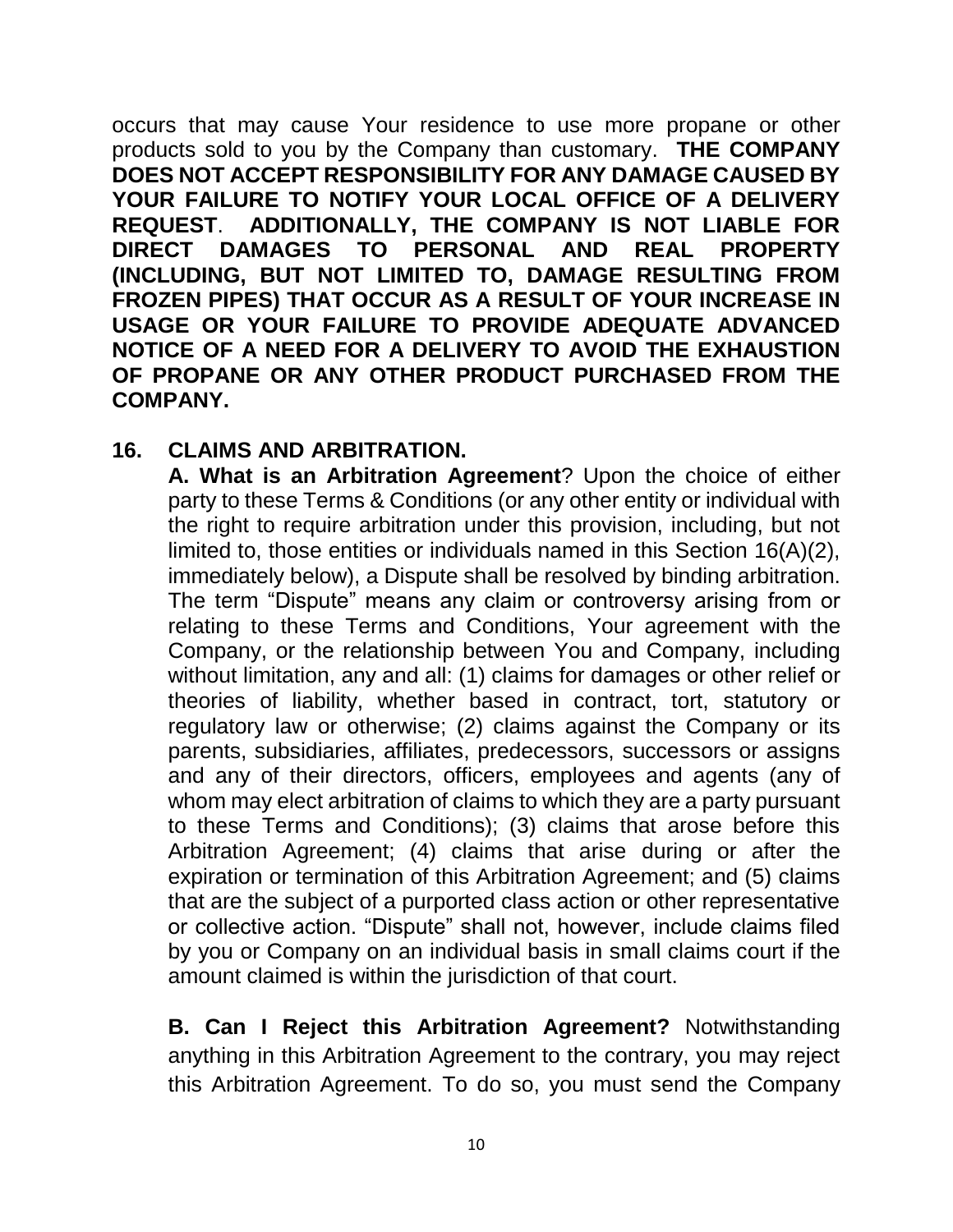written notice by mail postmarked no later than thirty (30) days after your first receipt of notice of this Arbitration Agreement to Superior Plus Propane, 1870 S. Winton Road, Suite 200, Rochester, NY 14618, Attention: Arbitration Office to whom the rejection should be addressed. Your rejection notice must be signed, must state that you reject this Arbitration Agreement, and must include your name, address, and Company account number and the location providing You with service. Your decision will not adversely affect your relationship with or receipt of goods or services from Company.

**C. How Does Arbitration Work?** This Arbitration Agreement is governed by the Federal Arbitration Act. Arbitrations shall be conducted by a single arbitrator and administered by the American Arbitration Association ("AAA") pursuant to its Consumer Arbitration Rules (collectively the "AAA Rules") in effect when notice of a Dispute is given. If your claim is less than \$10,000, you may choose whether the arbitration will be decided based only on the papers that relate to the dispute or after a telephonic or in-person hearing. At Your choose to do so, arbitration hearings will take place in the federal judicial district where Your residence is located.

**D. Can I Have a Lawyer Represent Me & Recover Attorneys' Fees and Costs in Arbitration?** You may retain an attorney to represent you at the arbitration. In general, You are responsible for your attorneys' fees and costs; however, You may recover them from the Company to the same extent as in court if You are the prevailing party. You will also be responsible for paying your share of any arbitration fees (including filing, administrative, hearing or other fees), but only up to the amount of the filing fees You would have incurred if you had brought a claim in court. The Company will be responsible for any additional arbitration fees.

**E. Waiver of Jury Trials and Class Actions.** IN ARBITRATION, DISPUTES ARE RESOLVED BY AN ARBITRATOR RATHER THAN A JUDGE OR JURY. AS A RESULT OF THE TERMS OF THIS ARBITRATION AGREEMENT, YOU AND COMPANY WAIVE THE